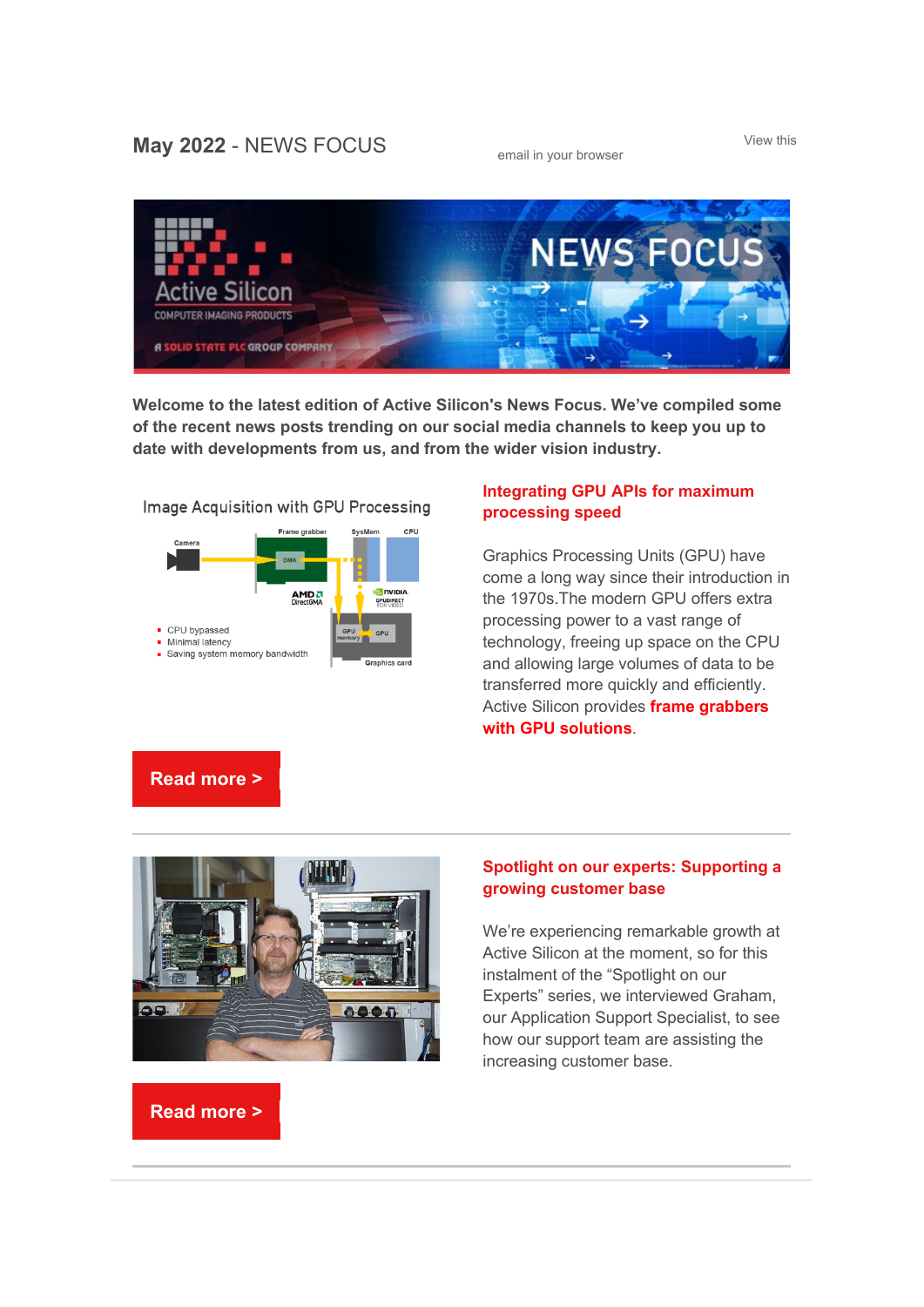

## **[SDI adapter extends capability for](https://www.activesilicon.com/news-media/news/harrier-sdi-adapter/)  [challenging vision applications](https://www.activesilicon.com/news-media/news/harrier-sdi-adapter/)**

The **[BlueBird SDI Adapter](https://www.activesilicon.com/products/harrier-sdi-adapter/)** is a single channel host-end acquisition solution for 3G and HD-SDI video streams. The adapter is designed to work with a range of cameras to capture high-definition video/images. It provides 3 parallel video output options: SDI, HDMI and USB (UVC).

# **[Read more >](https://www.activesilicon.com/news-media/news/harrier-sdi-adapter/)**



#### **[A brief history of surgical robots](https://www.activesilicon.com/news-media/news/a-brief-history-of-surgical-robots/)**

Earlier this year, reports were published of the first robotic laparoscopic procedure to be completed without human assistance, so we're entering interesting times! In this article we look at how robotics in medicine came about and what they bring to modern healthcare facilities.

# **[Read more >](https://www.activesilicon.com/news-media/news/a-brief-history-of-surgical-robots/)**



## **[Focus on the Environment: Computer](https://www.activesilicon.com/news-media/news/computer-vision-facilitates-a-global-clean-up/)  [Vision facilitates a global clean up](https://www.activesilicon.com/news-media/news/computer-vision-facilitates-a-global-clean-up/)**

We're more aware than ever about the importance of halting climate change and cleaning up our planet; environmental issues now feature strongly in global summits, corporate boardrooms and classroom lessons. What can computer vision do to help in the fight against pollution?

# **[Read more >](https://www.activesilicon.com/news-media/news/computer-vision-facilitates-a-global-clean-up/)**